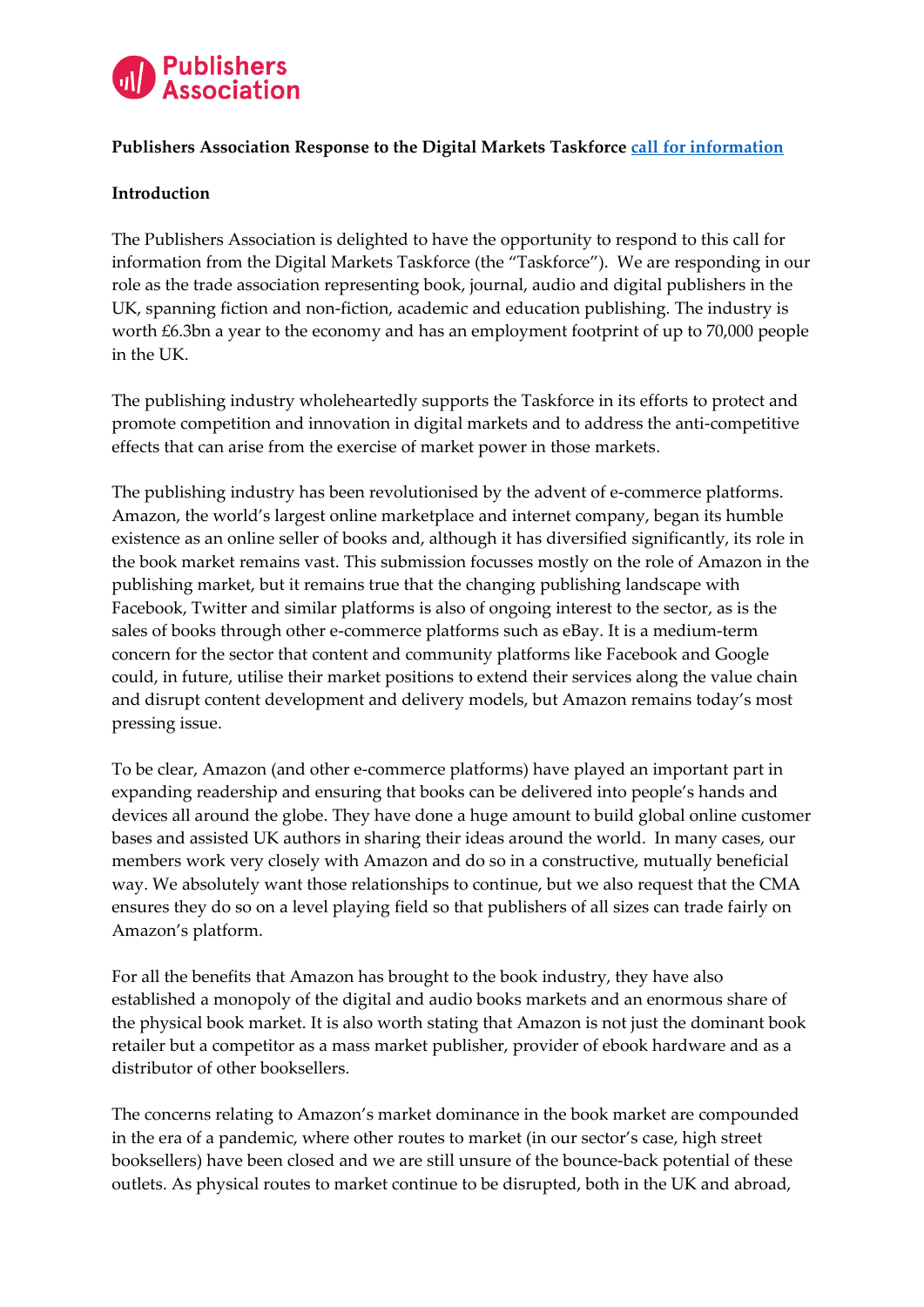

Amazon's role in direct selling of print books and its concentrated market power in digital and audio formats has only increased.

The publishing industry is now concerned that Amazon has such a "strong incumbency advantage", to quote the terminology used in relation to Google and Facebook in *Online platforms and digital advertising market study final report* (CMA, July 2020), that it should be assigned "Strategic Market Status" with a designated code of conduct through which fair and transparent business practices in the book sector can be governed and by reference to which appropriate remedies are available.

## **Questions**

**Scope of a new approach** 

**1. What are the appropriate criteria to use when assessing whether a firm has Strategic Market Status (SMS) and why?** 

## **In particular:**

**The Furman Review refers to 'significant market power,' 'strategic bottleneck', 'gateway', 'relative market power' and 'economic dependence': – How should these terms be interpreted? – How do they relate to each other? – What role, if any, should each concept play in the SMS criteria?** 

**Which, if any, existing or proposed legal and regulatory regimes, such as the significant market power regime in telecoms, could be used as a starting point for these criteria?**

#### **What evidence could be used when assessing whether the criteria have been met?**

The Furman Review and this subsequent process is a laudable and fundamentally necessary attempt to bring in a new approach to competition regulation for the digital age.

Online platforms and e-commerce platforms have changed the game. The Publishers Association, in our response to the Furman Review, called for the approach of the CMA and other international regulators to shift, from a competition approach looking into "dominance" to one which also takes into account "dependence".

In Amazon's case, it is abundantly clear that the terms referenced above are met. Our view would be that the SMS classification should be used sparingly, so as not to become overly burdensome to challengers to the major incumbents (where they exist), and focus primarily on those companies on whom the vast majority of businesses and consumers are fundamentally "dependent".

The designation of SMS could apply in blanket form to a company across all its markets or be allocated by sector. In our sector's case, Amazon now controls over 90% of ebook sales and approximately 45% of print books sales (a proportion which is growing), including approximately 70% of online print sales and 92% of audio sales. This market presence makes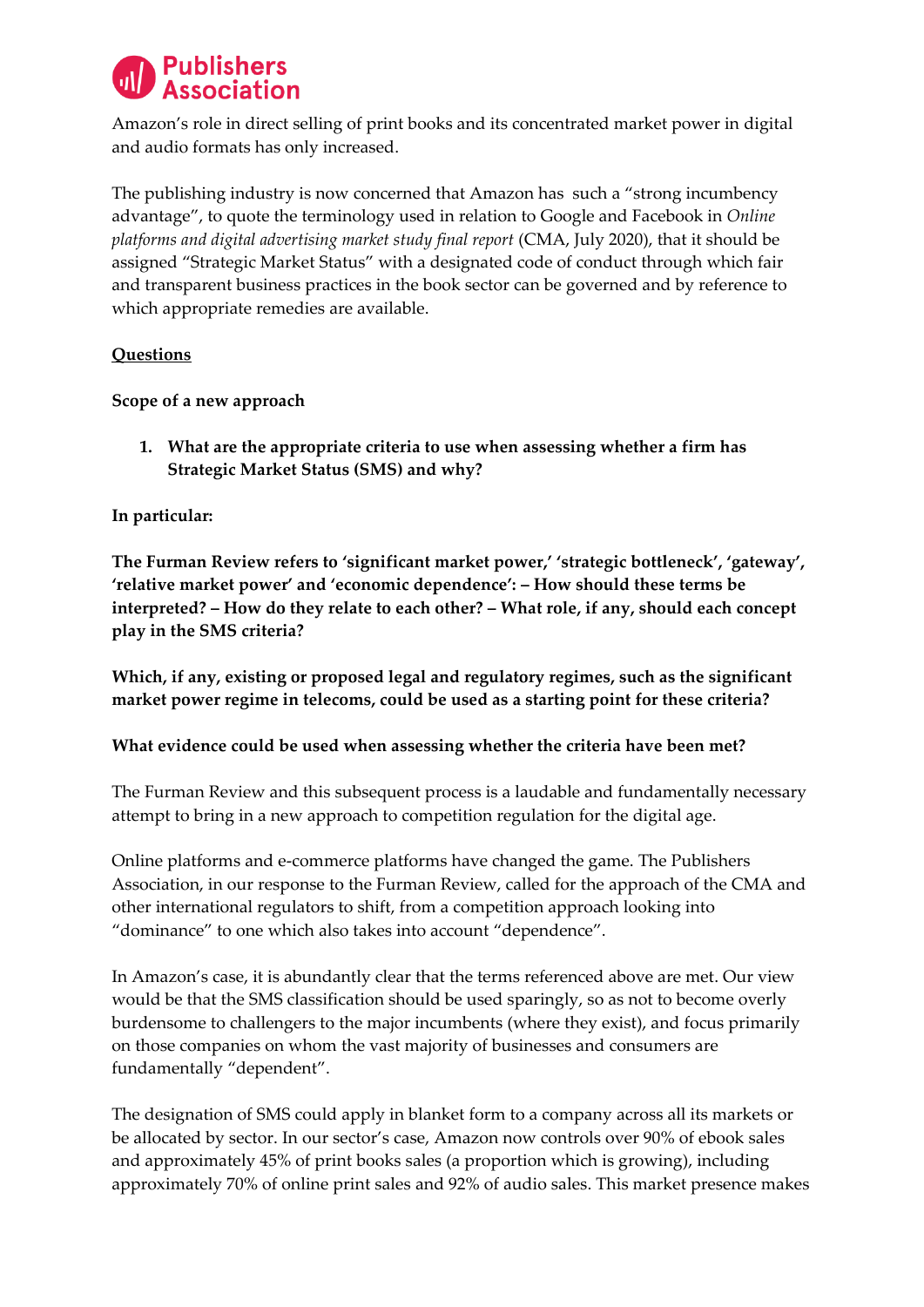

UK publishers of all sizes fundamentally dependent on Amazon as a route to market and readers equally dependent on its platform for their content. Publishers of all disciplines (not just consumer publishers, but academic and educational book publishers too) cannot afford not to trade with Amazon. They simply have no choice but to trade with them, despite any difficulties they encounter in doing so.

The industry's concern relating to the role of Amazon is not limited to its monopoly or control of certain markets; it is that Amazon also has monopsony power as the sole major buyer in ebooks and audio books and can leverage between markets to strongly distort upstream competition. It is this monopsony power which triggers margin-squeeze and raises rivals' costs.

As will be apparent to those reading this submission, the assessment of significant market power in telecoms spans a number of criteria. The Publishers Association does not have first-hand experience relating to the significant market assessment within telecoms and cannot therefore pass comment on its suitability. However, given it is explicitly referenced, we would point out that a number of those criteria apply unquestionably to Amazon.

It is self-evident, for example, that this is true of market share; overall size of the undertaking; control of infrastructure not easily duplicated; and technological advantages to name a few. Particularly, we would like to point out that there is also a vertical integration issue here, as Amazon is the biggest retail platform for books globally but is also a publisher, a distributor and an own-brand label in its own right. This compounds concerns of anticompetitive behaviour. For detailed examples of this anti-competitive behaviour, please refer to the Publishers Association's Furman Review response and the answer to q.5 of this submission.

**2. What implications should follow when a firm is designated as having SMS? For example:** 

## **Should a SMS designation enable remedies beyond a code of conduct to be deployed?**

**Should SMS status apply to the corporate group as a whole?** 

# **Should the implications of SMS status be confined to a subset of a firm's activities (in line with the market study's recommendation regarding core and adjacent markets)?**

The SMS designation should enable remedies which tackle issues resulting from market dependence (listed in answer to q.5) expeditiously. Whether this is through a code of conduct or wider measures is for the competition authorities and policymakers to decide.

What is important is that these issues are dealt with and that failure to do so is met with proportionate remedies to encourage meaningful change in behaviour. One way to ensure that this happens is by imposing a statutory review of the markets identified, but behaviour must also be tracked in real time. We would propose that companies with SMS designation should report quarterly against their codes of conduct to ensure that 'fair trading'; 'open choices'; and 'trust and transparency' prevail.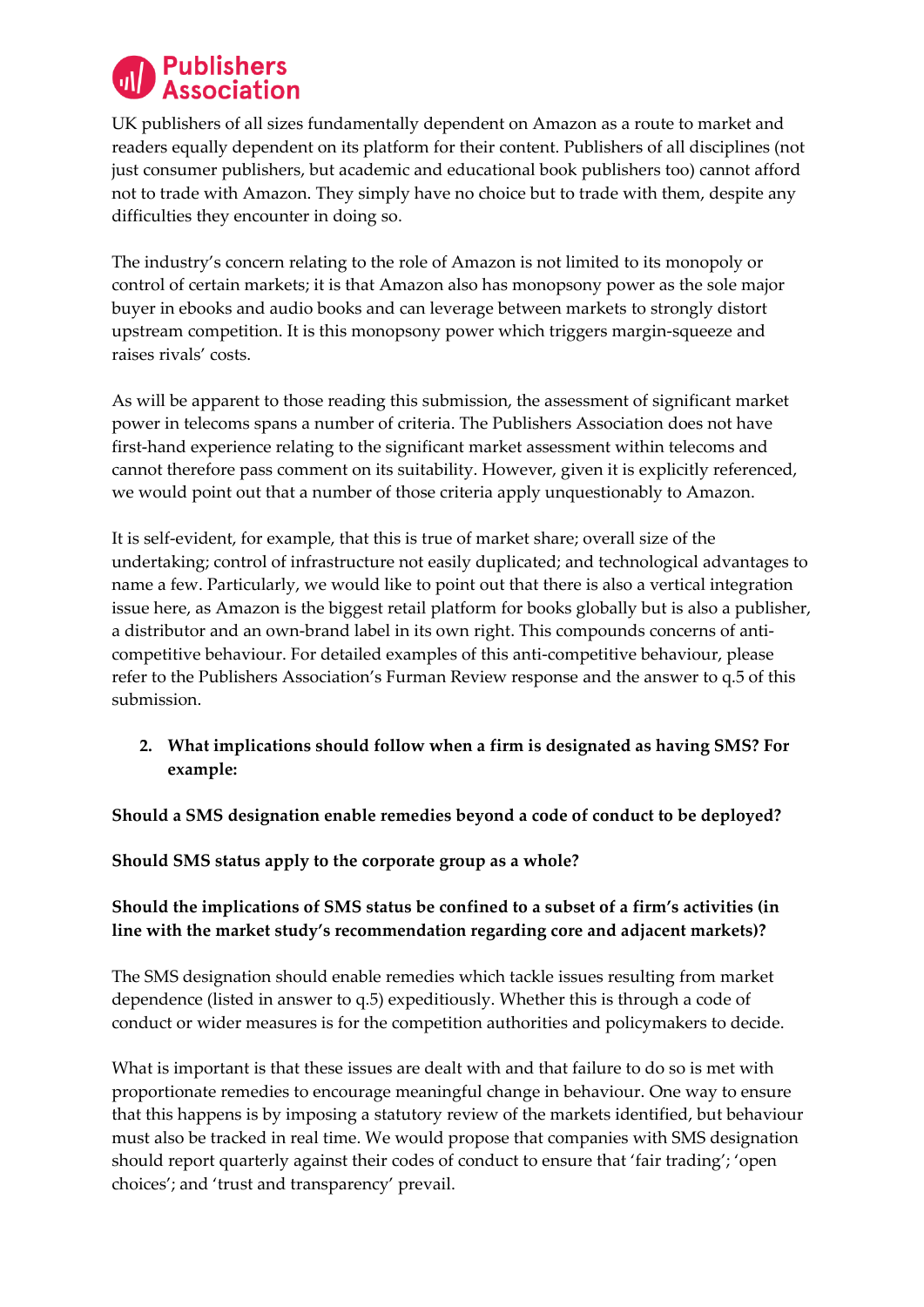

As referenced above, the Publishers Association is ambivalent as to whether the SMS status applies in blanket form, or to a sub-set of activities. We acknowledge that the role of a company can vastly differ depending on the market concerned. Amazon's role in the book market strongly indicates that it should be allocated SMS for that sub-set of its activity at the very least. The full breadth of activities carried out in a particular sub-set of the company should be taken into account, i.e. it is not only a retail platform but also a distributor, publisher and own brand label in its own right.

**3. What should be the scope of a new pro-competition approach, in terms of the activities covered? In particular:**

**What are the criteria that should define which activities fall within the remit of this regime?**

## **Views on the solution outlined by the Furman Review (paragraph 2.13) are welcome.**

We support the solution outlined in paragraph 2.13 and would stress the importance of a statutory review of the markets identified.

**4. What future developments in digital technology or markets are most relevant for the Taskforce's work? Can you provide evidence as to the possible implications of the COVID-19 pandemic for digital markets both in the short and long term?** 

The pandemic has entrenched Amazon's market share in both e-commerce of physical books and in digital and audio books. As physical routes to market (bookshops) have been disrupted, the sector has seen a transfer to digital and e-commerce and it is as yet unclear how the retail landscape will balance out in the medium term.

In discussion with PA members, it is clear that some saw a doubling of sales through Amazon UK during the lockdown period including substantial increases in sales in ebooks and audio books. What is even more relevant to this discussion is that the trend has continued and been exacerbated post-lockdown when comparing 2020 and 2019 data. To reiterate, UK publishers have significantly benefitted by having this digital route to market and e-commerce of books and digital reading should be celebrated especially at a time when people arguably need the entertainment and comfort of reading more than ever. It is merely important, we feel, to make the point that Amazon's role in the market has been entrenched by the current circumstances making fair trading practices all the more important.

In the submission above we have made the case that Amazon is an essential route to market. One suggestion we would ask the competition authorities to explore is requiring Amazon to be subject to "must carry" provisions, so that all providers can have access to their retail platform on an equal footing during any future national or regional lockdown and perhaps beyond.

#### **Remedies for addressing harm**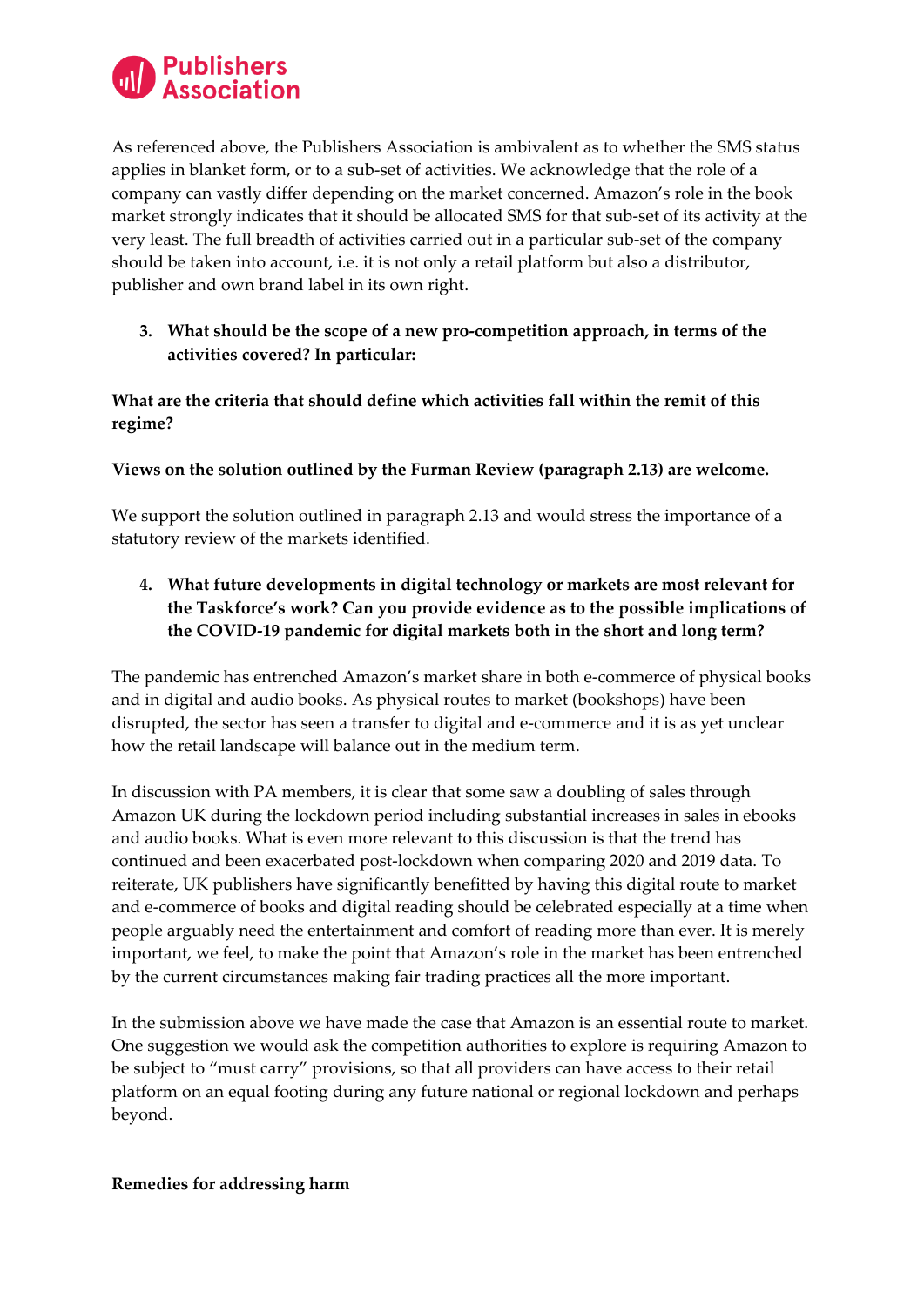

# **5. What are the anti-competitive effects that can arise from the exercise of market power by digital platforms, in particular those platforms not considered by the market study?**

The specific issues that publishers face are three-fold:

Firstly, commercial negotiations. Smaller publishers, especially, feel that they are unable to enter into a fair negotiation due to threats of de-listing, lack of promotion, or being labelled "out of stock" by an omnipotent retailer. They cannot deal on a level playing field in contractual negotiations with a company that is both a direct competitor and a distributor, for example. This is especially true in the audiobook market where Audible has such a commanding presence and Amazon's monopsony power is at its most absolute. The development of an aggressive acquisition strategy relating to audio rights by the platform is compounding the issue and directly distorting the upstream market. The audiobook market is therefore a particularly egregious example of Amazon's upstream and downstream control and its ability to leverage across markets and along the value chain.

Secondly, vertical integration and product promotion. Due to the vertically integrated nature of Amazon's book business, there is a conflict of interest in how products are promoted on the platform. There are significant issues here for our members. Amazon is not just the dominant platform for book retail but also a competitor - as a mass market publisher, provider of ebook hardware and as distributor of other booksellers. Consequently, their own books are given greatest prominence on their platform and retail data can be shared upstream to inform product development.

Thirdly, the enforcement of territorial copyright. Dominant companies are not easy to compel to change their business practices, especially when it comes to piracy and "greymarket" goods. Publishers have struggled to work with Amazon to control the sale of goods which infringe territorial copyright on their global store.

**6. In relation to the code of conduct:**

**Would a code structure like that proposed by the market study incorporating high-level objectives, principles and supporting guidance work well across other digital markets?**

**To what extent would the proposals for a code of conduct put forward by the market study, based on the objectives of 'Fair trading', 'Open choices' and 'Trust and transparency', be able to tackle these effects? How, if at all, would they need to differ and why?**

As will be clear from this submission, we support the Taskforce's proposal to expand the SMS proposal beyond the market study and into online marketplaces.

The IPO is currently convening an online marketplaces code of conduct which we hope will prove effective. The work of the IPO in convening the roundtable meetings into online marketplaces, social media and online advertising under the Creative Industries Sector Deal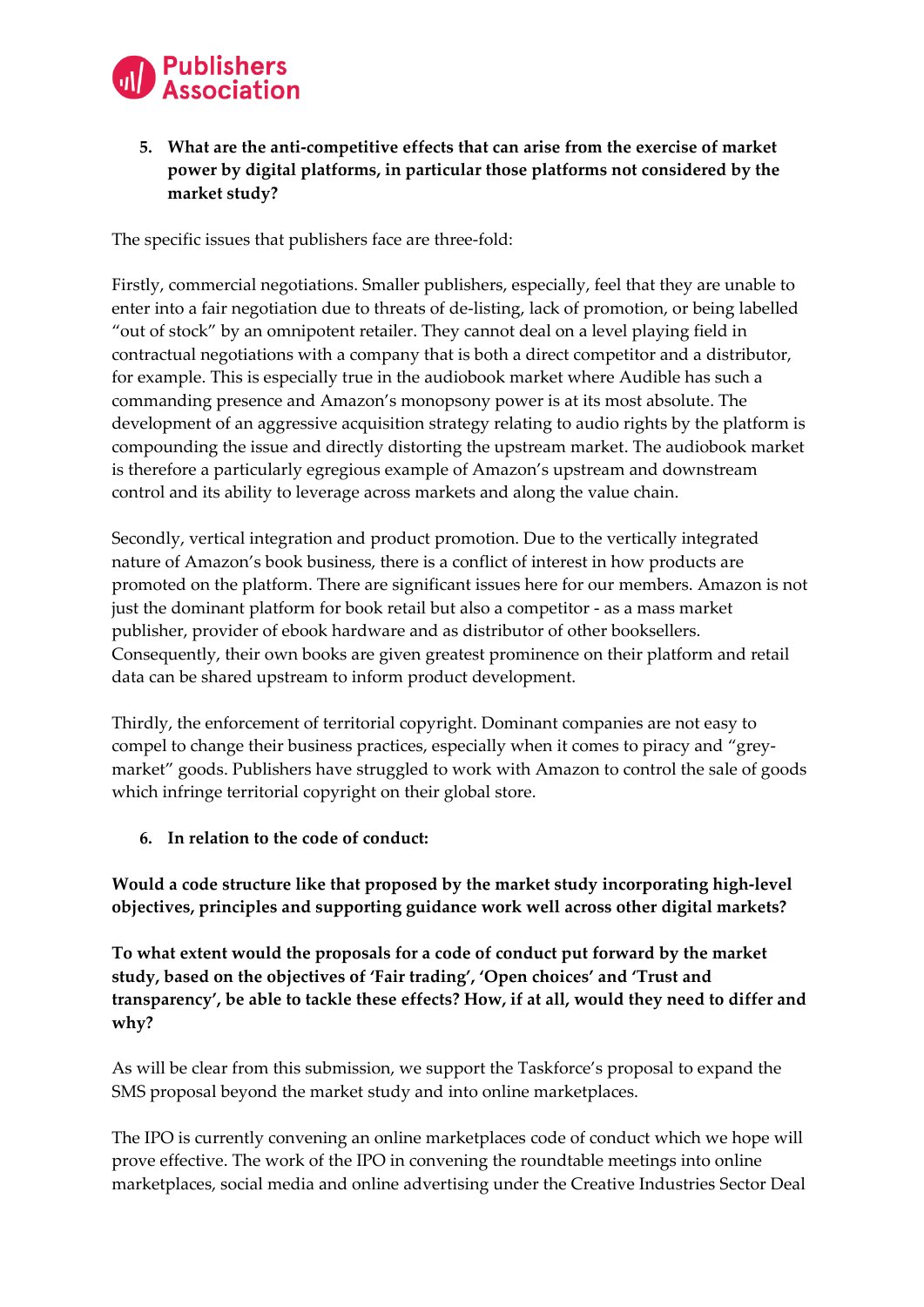

have all shown how discussions linked to possible codes of conduct have led to some practical co-operative steps being taken which facilitate the protection of the rights of copyright creators. However, the importance of such codes must be underpinned by backstop powers in legislation and via a regulator and we have not yet reached an agreement on the code despite the process having been underway for over two years. This IPO code does not address the full range of issues under consultation here and must not preclude Amazon being denoted its own code of conduct under its SMS. This code can be complementary and is fundamentally separate to the IPO's work in this area.

Specifically relating to the objectives for the code of conduct, fair trading is a crucial metric. As mentioned, commercial negotiations can be heavily skewed by market dominance and the principles of fair trading need to be reinforced.

The 'open choices' metric is also important as it relates to the bundling of products by Amazon. An example would be Amazon Prime's free delivery service, which provides lossleader "free" services such as postage which then deters consumers from shopping elsewhere. Amazon also offers a Kindle Unlimited package, which gives subscribers access to millions of audio books and ebooks. This is a product aggregation service which captures audiences and heavily promotes Amazon-published material with sales data at its disposal. It is also important that the open choices principle is extended to IP delivered via voice activated content delivery (Alexa, etc) as those models mature and evolve.

On 'trust and transparency', the dominance of Amazon's data acquisition on the market was referenced in the market study. The use of this data is especially pertinent to the book sector given retail data can be used to inform the Amazon publishing business. An incumbency to be more transparent with retail data would level the playing field for publishers trying to compete in the market.

# **7. Should there be heightened scrutiny of acquisitions by SMS firms through a separate merger control regime? What should be the jurisdictional and substantive components of such a regime?**

The most relevant example of acquisition leading to consolidation in the book sector was the buy-out of Audible by Amazon for \$300m in 2008. This move allowed unprecedented consolidation in the audiobook market, which has only grown to this day and has seen gains during the lockdown period. As mentioned above, the audiobook market is a particularly notable example of the nature of Amazon's dominance and its ability to leverage control between retail and upstream markets. .

In addition, in 2011, Amazon acquired Book Depository, a UK online book seller of scale. This compounded its control of the retail market in books, thereby further reducing competition and consumer choice

The Publishers Association would agree that further M&A activity in the book market, particularly of any merger which leads to vertical integration, should be subject to significant heightened scrutiny.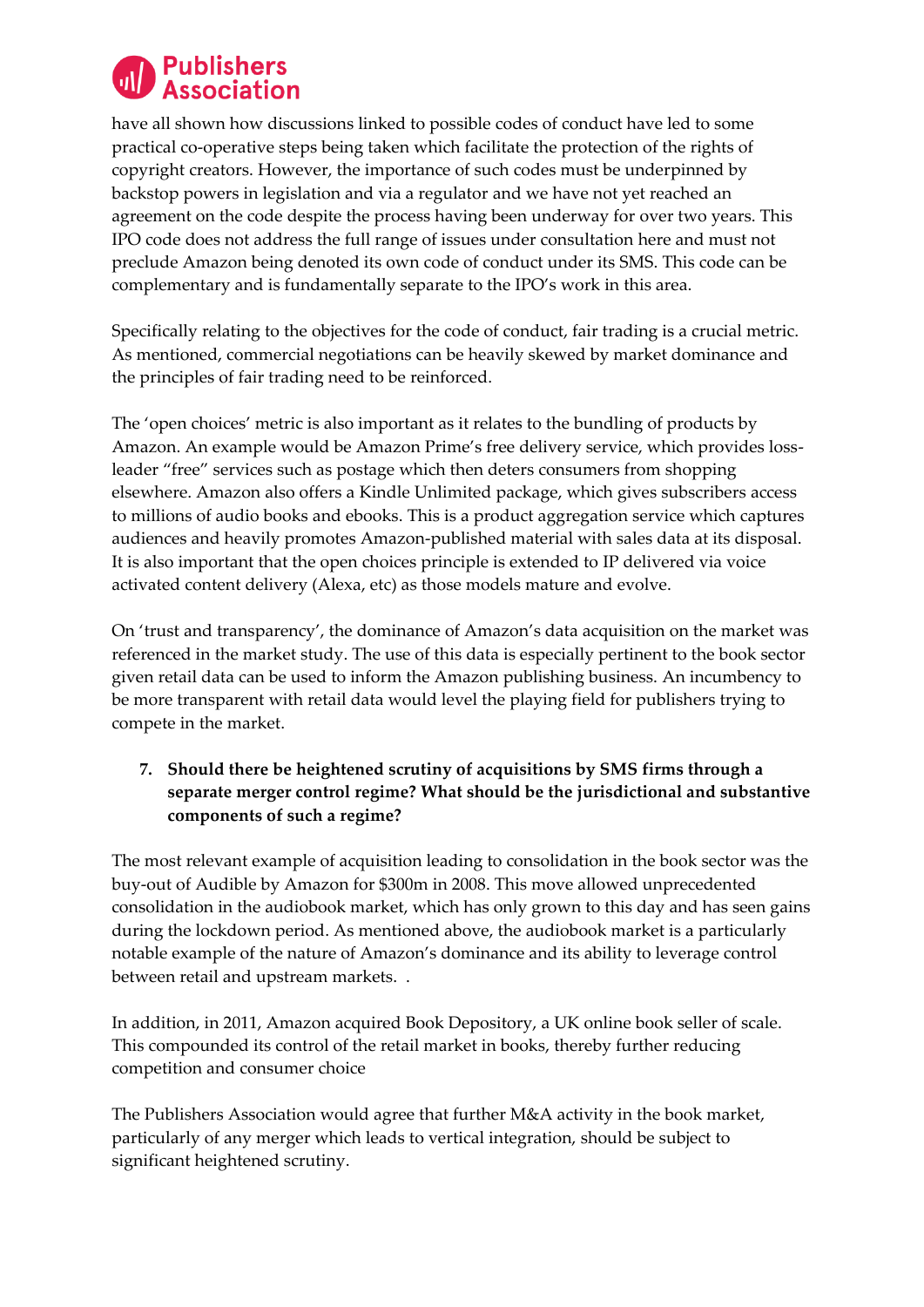

**8. What remedies are required to address the sources of market power held by digital platforms?**

**What are the most beneficial uses to which remedies involving data access and data interoperability could be put in digital markets? How do we ensure these remedies can effectively promote competition whilst respecting data protection and privacy rights?**

# **Should remedies such as structural intervention be available as part of a new procompetition approach? Under what circumstances should they be considered?**

As mentioned above, the dominance of Amazon's data acquisition in the book market is especially pertinent to the publishing sector given retail data can be used to inform the Amazon publishing business directly. Jeff Bezos, CEO of Amazon, testifying to US Congress this week, himself said "we have a policy against using seller specific data to aid our private label business, but I can't guarantee you that that policy has never been violated." Surely this is a less than satisfactory commitment that data cannot be used in this way by his business to the significant detriment of businesses of all sizes in the UK and around the globe that are forced to trade with his platform. In addition, this unsatisfactory response relates to third party sellers on his marketplace and does not cover the impact of direct sales data through his retail business and the crossover with Amazon's publishing business.

An incumbency to be more transparent with retail data would go some way towards levelling the playing field for publishers trying to compete in the market, but Amazon would retain an anti-competitive advantage in having access to such data in advance of those other players and only generating what is useful to it.

Publishers working with Amazon are currently unable to access data relating to their own titles. They cannot understand click-through rates or conversion rates on the best-selling titles and cannot adapt accordingly. At the very least we believe publishers should be able to access the consumer data relating to their own products, especially when the retailer in question has a substantial publishing business itself.

We would urge the Taskforce to consider remedies which include measures to limit what can be done with the data. Structural intervention should be considered where it is necessary to prevent vertical integration leading to anti-competitive effects. Amazon is not just the dominant platform for book retail but also a distributor, a mass market publisher in its own right and a provider of ebook hardware.

Structural intervention may mean full ownership separation (or 'divestiture') where separation cannot be achieved by other means; operational separation (where there is management separation or firewalls between different businesses under common ownership), as was the case in the BT/Openreach investigation; or restrictions targeted at conflicts of interest, where a company is not allowed to act on both sides of a single transaction.

The appropriateness of structural intervention measures should be explored and not taken off the table when anticipating how the code of conduct could be enforced. We would urge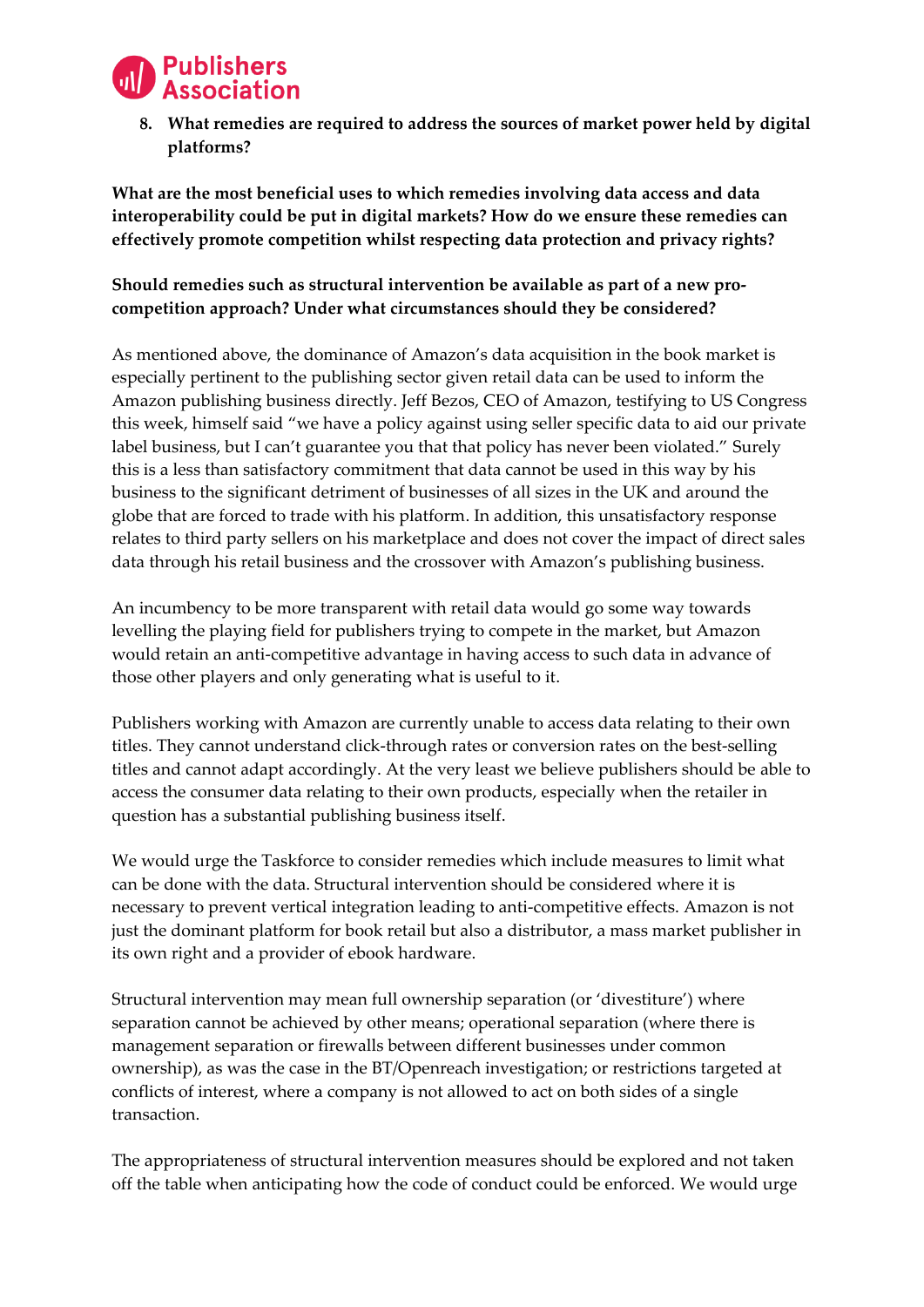

the Taskforce to begin from the standpoint that anti-competitive behaviour by platforms such as Amazon should be stopped. It is then an iterative process using the various levers the competition authorities have at their disposal to achieve that goal. The Publishers Association strongly supports the SMS and code of conduct approach, but also suggests that other structural intervention measures should be strongly considered should the code prove ineffective in achieving the ultimate goal – i.e. a fair online trading environment.

**9. The tools required to tackle competition problems which relate to a wider group of platforms, including those that have not been found to have SMS?**

**Should a pro-competition regime enable pre-emptive action (for example where there is a risk of the market tipping)?**

**What measures, if any, are needed to address information asymmetries and imbalances of power between businesses (such as third-party sellers on marketplaces and providers of apps) and platforms?**

**What measures, if any, are needed to enable consumers to exert more control over use of their data?**

**What role (if any) is there for open or common standards or interoperability to promote competition and innovation across digital markets? In which markets or types of markets? What form should these take?**

The Publishers Association would argue that Amazon's code of conduct objective relating to 'trust and transparency' should include a provision compelling the retailer to share consumer data with third party business suppliers on their platform which would go some way towards creating a level retail playing field. Structural intervention should also be considered where it is necessary to prevent vertical integration leading to anticompetitive effects.

## **Procedure and structure of a new pro-competition approach**

## **10. Are the proposed key characteristics of speed, flexibility, clarity and legal certainty the right ones for a new approach to deliver effective outcomes?**

The Publishers Association would make one fundamental point in relation to these characteristics – that speed is key. These are business relationships which are being undertaken on a minute-to-minute basis and the Taskforce must be able to act quickly to suspend, block and reverse decisions of SMS firms, and order conduct in order to achieve compliance with the code. Financial penalties for non-compliance should be firmly part of the mix.

**11. What factors should the Taskforce consider when assessing the detailed design of the procedural framework – both for designating firms and for imposing a code of**